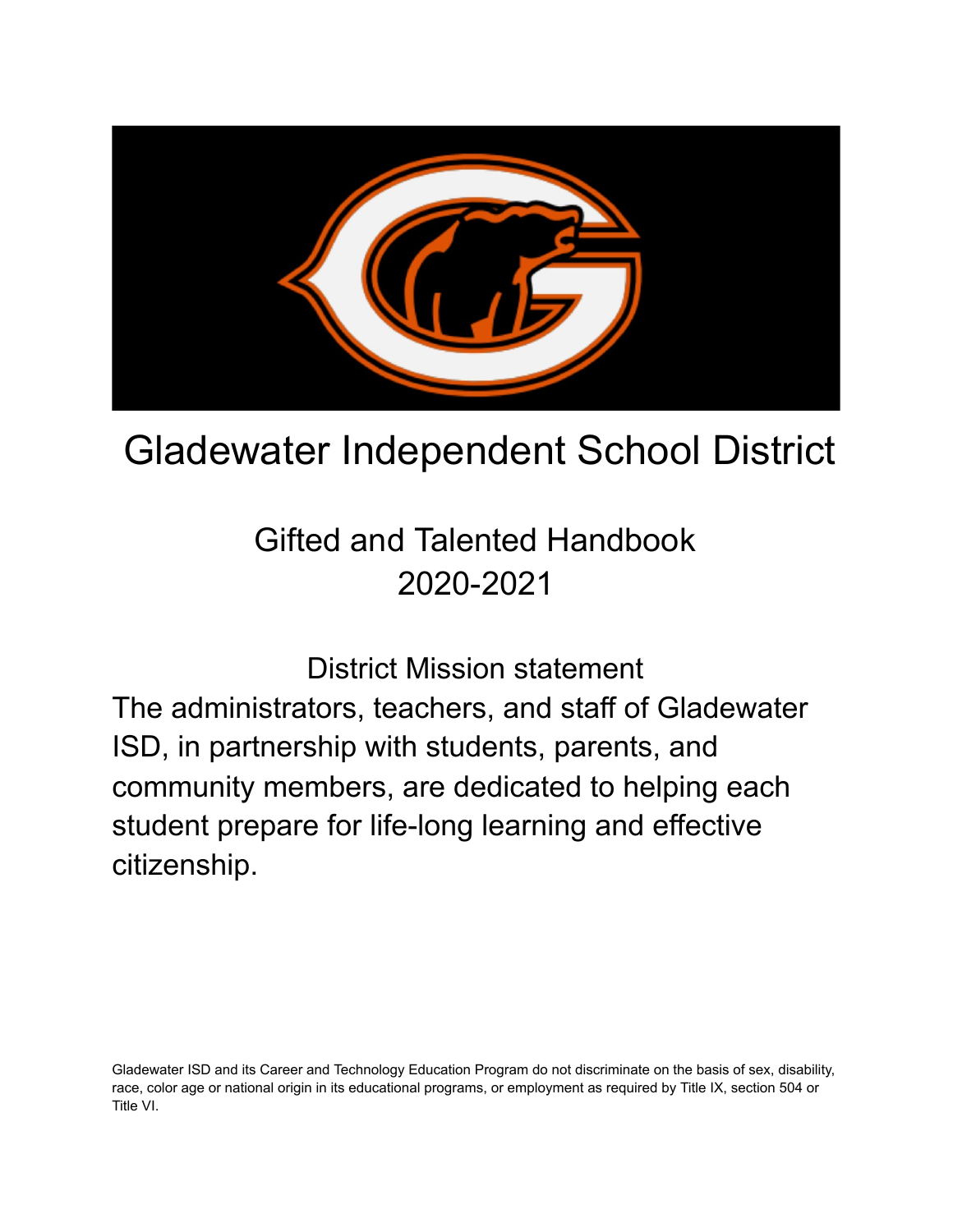## Mission Statement

The mission of the Gifted and Talented Program is to provide a quality program designed for gifted students who will demonstrate skills in self-directed learning, thinking, research, and communication as evidence by the development of innovative products and performances that reflect individuality and creativity, and are advanced in relation to students of similar age, experience, or environment.

## Referral

Referring for the gifted and talented program is an on-going process. Students in grades K-12, may be referred throughout the year by a teacher, parent, counselor, administrator, peer, community member, or through self-nomination. Information will be disseminated to all parents through a posting each school year informing them about the referral / identification process. Forms may be obtained from the office of each individual campus. Upon completion, all forms should be returned to the campus counselor and sent to the district's GT teacher. Particular consideration should be given to students who might otherwise be overlooked, such as members of minority groups, culturally different students, economically disadvantaged students, and handicapped students. All students are eligible for a referral.

## Identification

Upon receipt of a referral form, the district's GT teacher will conduct testing procedures during the spring semester. Identification measures include, but are not limited to:

- ❏ Ability test, The COGAT
- ❏ Teacher referral checklist
- ❏ Parent observation checklist
- ❏ Student product or performance
- ❏ Reading inventory

After all data is collected, the district's GT teacher will complete the student nominee's profile and present information to the campus selection committee for placement.

The campus selection committee will make the final selection of gifted and talented students. All assessments and information concerning each nominated student will be kept in a permanent file. Parents will be notified in writing of the decision made by the campus selection committee. Written permission shall be obtained from the parent before placing a student in a gifted and talented program.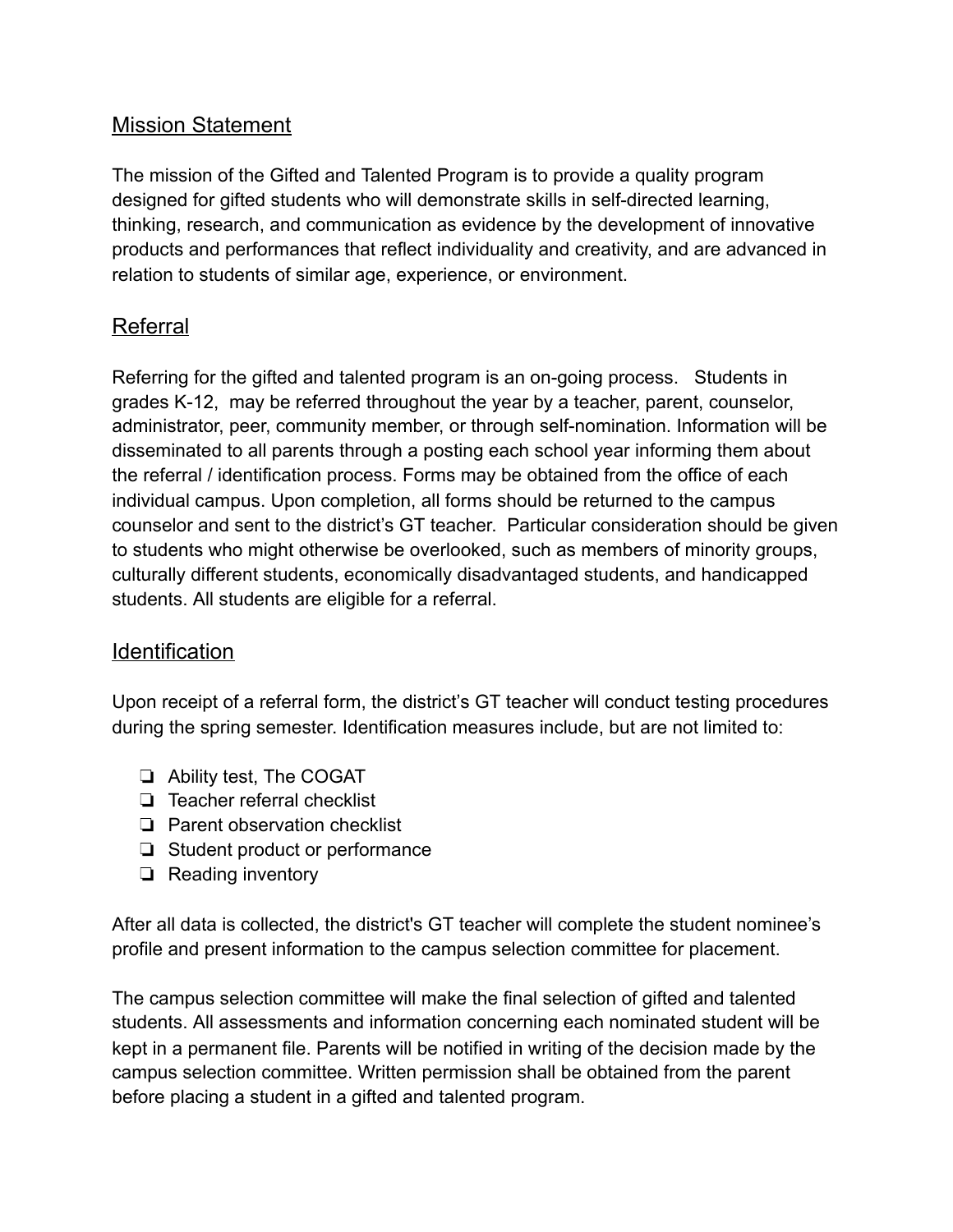## **Furloughs**

The selection committee may place students who are unable to maintain satisfactory performance within the structure of the gifted and talented program on furlough. Furloughs allow for students to have a leave of absence from the gifted and talented program services for specific reasons and for a certain amount of time without being exited. A furlough provides the student with an opportunity to obtain performance goals established by the selection committee. The committee determines the length of a furlough with input from the parent. A furlough will not exceed two semesters in length. At the end of the furlough, the students progress shall be reassessed and the student may re-enter the gifted program, be removed from the program, or be placed on another furlough not to exceed two semesters. This decision will be based on the student's needs.

Reasons for placing a GT student on a furlough:

- ❏ Student fails to maintain satisfactory performance in the regular and or gifted classroom, indicated by not passing core classes (Math, Science, Social Studies, and English/ELAR).
- ❏ Student fails any grade level state-mandated tests. He/She will be placed on furlough for one year until passing the next year's grade level state-mandated tests.
- ❏ Student chooses not to participate in the level of service offered to GT students GT pull out and/or Advanced courses.

Elementary students who are furloughed from the GT program will not attend pullout classes.

### Reassessment

Reassessment of gifted talented students is based on performance in the program and if reassessment occurs at all, it is no more than once in elementary grades and once in middle school grades to determine the appropriateness of program services. The campus selection committee will conduct the reassessment. If testing is required, the necessary assessments will be conducted with written parental approval. Parents will be included in the discussion of program appropriateness and planning appropriate program recommendations for the student.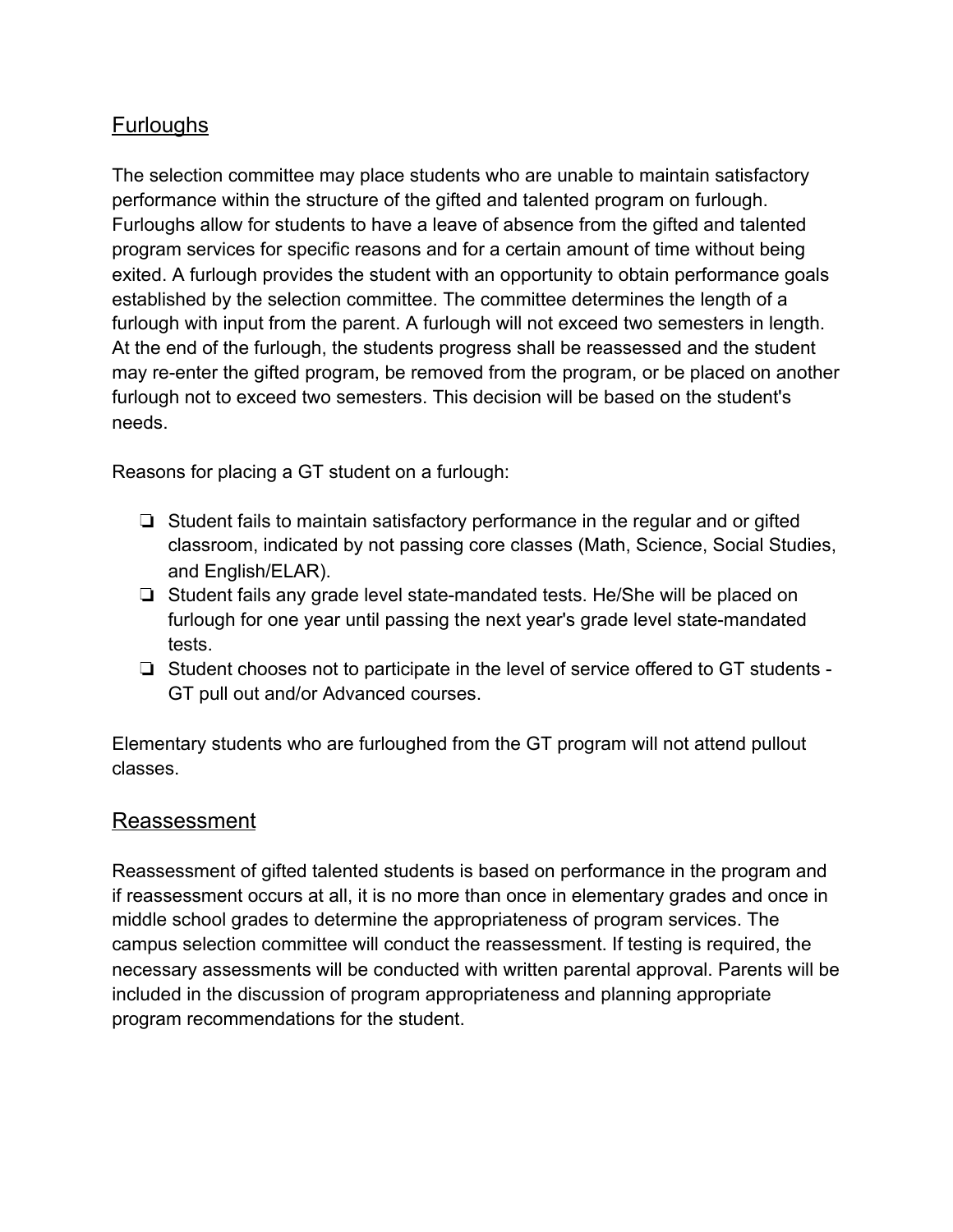## Exit

Exiting students from gifted and talented program services is based on multiple criteria including student performance in the program. If the student should not fulfill the requirements for the designated gifted and talented classes, the campus selection committee will meet with the student and parent and determine if the student should be exited from the program. ( See area under furloughs)

## **Transfer**

Policy related to transfer students ensures students are properly assessed and appropriately placed in a timely manner. The district's GT teacher will review records of students transferring into the district and make a recommendation to the campus selection committee.

Transfer Students will be properly assessed and appropriately placed within six weeks of enrollment in the district. The assessment may be requested from the sending district as part of the student's records.

## Appeals

The appeals process allows parents, students, and educators to appeal decisions made by the campus selection committee. Please refer to the regular appeals process located in the student handbook.

## Parental and Community Involvement

Annual notification shall be given to ensure information about the district's gifted and talented program is available to parents and community members and that they have an opportunity to develop an understanding of and support for the program.

### Professional Development

Prior to assignment in the program, teachers who provide instruction and services that are a part of the program for gifted students will be required to receive a minimum of 30 clock hours of professional development that include nature and needs of gifted and talented students, assessing students needs, and curriculum and instruction for gifted students. Teachers will receive a minimum of six hours annually in advanced professional development in gifted education.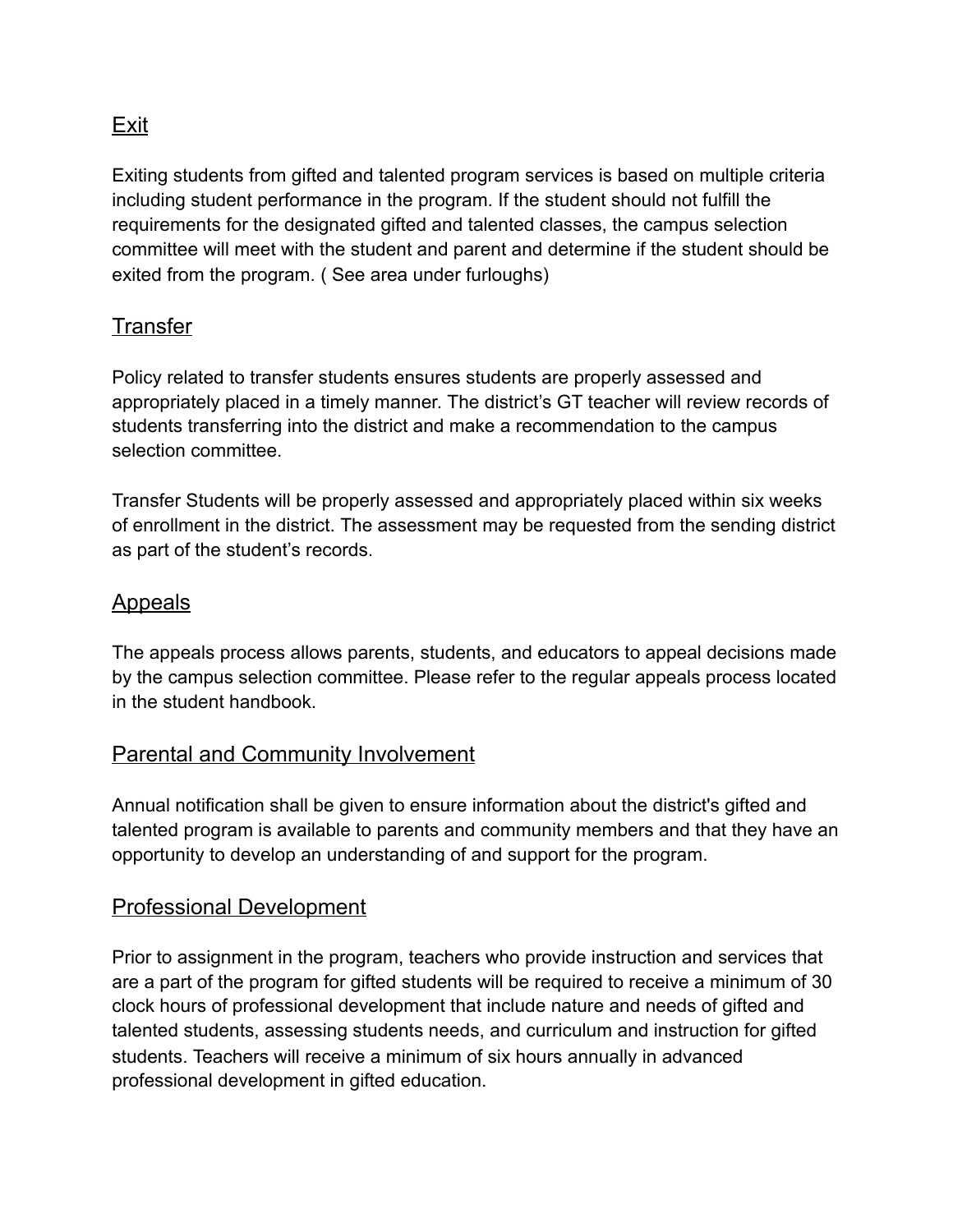## Program Evolution

Formative and summative assessment will be used annually in evaluating the gifted and talented program. The information will be shared with board members, administrators, teachers, students, and the community, will be used to improve the overall effectiveness of the program as determined by the campus and district Improvement plan.

## Description of GT Program Services

#### High School--grades 9-12

Gifted and talented students will be offered advanced and dual credit classes in the following areas: English, math, science, social studies. Advanced and Dual Credit classes will offer differentiation that includes products and performances of professional quality as part of the program services.

#### Middle School--grades 6-8

Gifted and talented middle school students will participate in one or more advanced classes that offer differentiated instruction in the core areas of language arts, math, science and social studies. Students will participate in competitions such as Region VII's Model UN and Robotics.

#### Intermediate--grades 2-5

Gifted and talented students in grades 2-5 will participate in a class that offers differentiated instruction in the core areas of language arts, math, science, and social studies and through a pullout program. The pull out program provides experience with STEM projects, robotics, as well as competitions/showcases at RegionVII, such as Imagination Fair and Innovative Inventions.

#### Primary—grades K-1

All kindergarten students will be screened and served by March 1<sup>st</sup> of the Kindergarten year. Gifted and talented students in grade 1 and identified Kindergarten students will participate in a class that offers differentiated instruction in the core areas of language arts, math, science, and social studies through a pullout program. The pull out program provides experience with STEM projects as well as Region VII's Imagination Fair.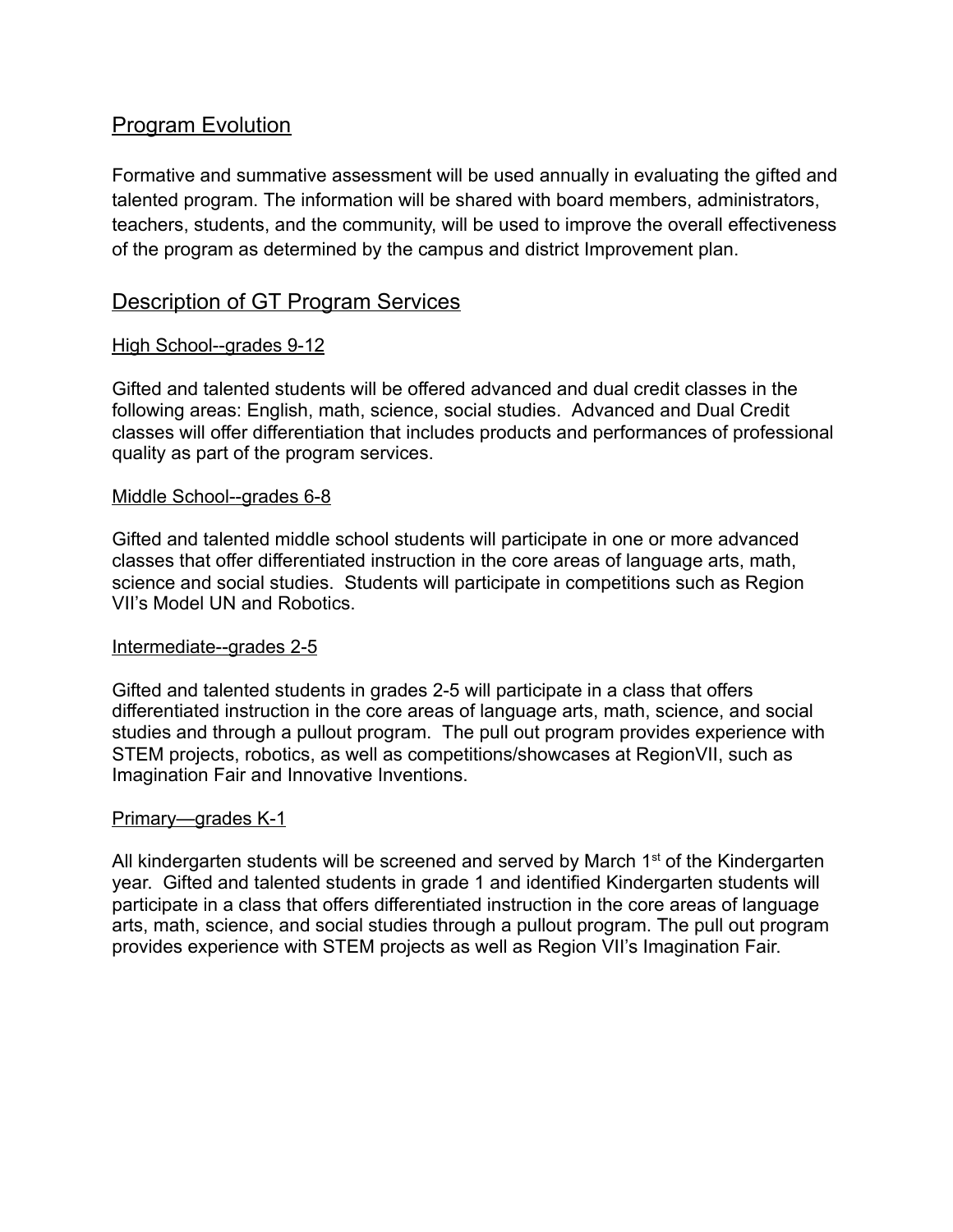

### **Gladewater Independent School District**

#### **Gifted and Talented Program -- Parent Information Letter**

Dear Parent/Guardian,

Gladewater ISD is committed to providing a quality education for all students. According to Texas law, a parent has the right to refer his/her child for consideration in the gifted and talented program. Recognizing that approximately 5% of students have specific needs that may not always be addressed in the regular classroom, GISD provides special gifted education services for students who made the specified criteria and are selected by the campus selection committee. The criteria may include performance on ability tests, reading test, reading inventory, and or student performance on specific products, as well as a parent observation checklist and a teacher observation checklist.

Gifted and talented students usually display some of the characteristics listed below:

- ❏ Intellectually curious, innovative and playful with ideas.
- ❏ Enjoy the challenge and involvement of intellectual and creative tasks.
- ❏ Is an independent thinker and seeks to act independently.
- ❏ Reads widely and intensively in areas of special interest.
- ❏ Has an unusual ability to memorize.
- ❏ Generates many ideas and multiple solutions to problems.
- ❏ Has the capacity for extraordinary leadership and tends to assume leadership responsibilities.
- ❏ Demonstrates richness of imagery in informal language and brainstorming.
- ❏ Has a keen and sometimes unique sense of humor.
- ❏ Prefers complex tasks and processes information in complex ways.
- ❏ Acquires basic skills rapidly and with minimum practice.
- ❏ Explores wide-ranging and special interests not usually associated with children of the same age and relates well to peers and adults who have similar interests.

If you wish to submit your child's name for screening for the gifted and talented program you may pick up a form in the school office anytime. Students referred by the end of February will be screened and identified by the campus selection committee. Parents will be notified in writing of the committee's decision no later than the last day of school. A folder containing gifted and talented student information will be kept for each student referred for the gifted and talented program. This folder will follow the student to each GISD campus. If you have further questions please contact the campus counselor or the district's gifted and talented teacher, Mrs. Angie Townsend, at [TownsendA@gladewaterisd.com](mailto:TownsendA@gladewaterisd.com) .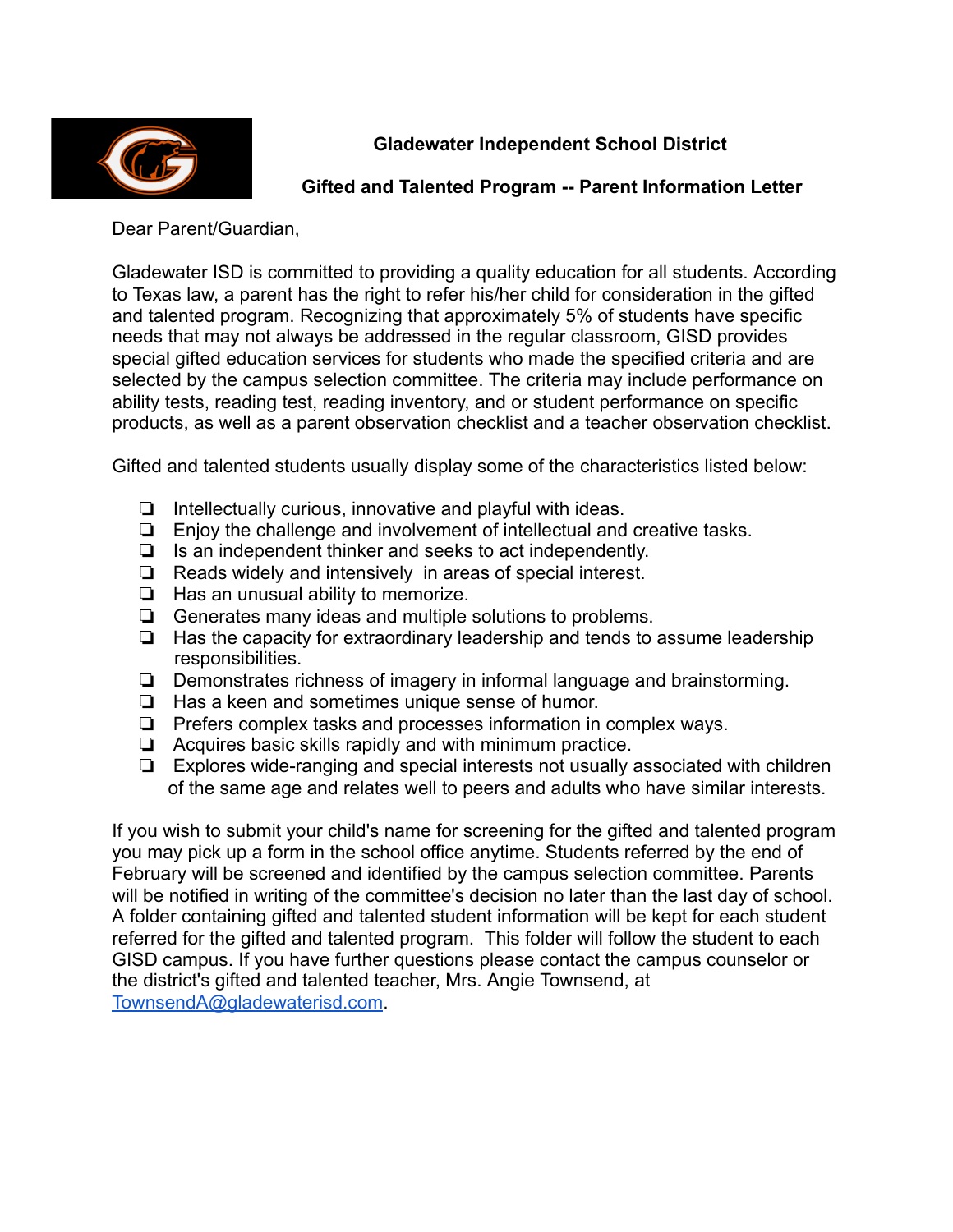

## **Gladewater ISD Gifted/Talented Services Referral Form**

|                             | as parent/guardian/ teacher/community |  |
|-----------------------------|---------------------------------------|--|
| (name of person referring)  | (Please circle)                       |  |
| member, would like to refer | for the Gifted/Talented               |  |
|                             | (Print student's name)                |  |

screening and assessment process. I believe this child has an extraordinarily high level of intellectual or academic ability and that his/her educational needs can best be met by participation in Gifted/Talented Services. I understand the school district will make every effort to determine the best possible educational services based on the student's educational needs. This child is Currently in grade \_\_\_\_\_\_\_\_.

Yes, I give permission for diagnostic testing.

No, I do not give permission for diagnostic testing.

 $\mathcal{L}_\text{max}$  , and the contribution of the contribution of the contribution of the contribution of the contribution of the contribution of the contribution of the contribution of the contribution of the contribution of t

SIGNATURE OF PARENT/GUARDIAN

DATE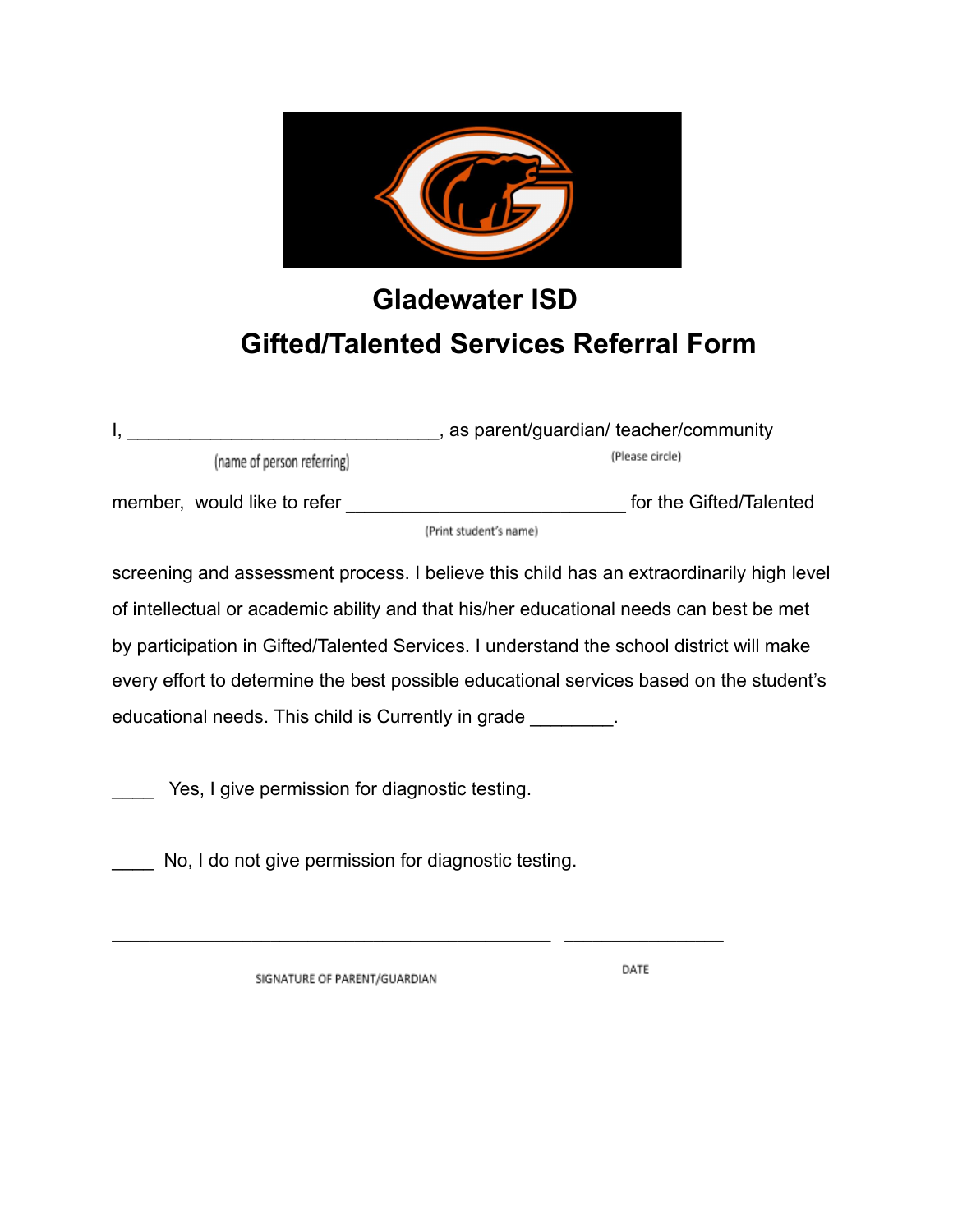| Teacher name: |  |
|---------------|--|
| Student name: |  |

## Teacher Referral Checklist

| <b>Communication Characteristics</b>                     | <b>Yes</b> | <b>No</b> |
|----------------------------------------------------------|------------|-----------|
| Uses language to teach others                            |            |           |
| Uses non-verbal communication (body language)            |            |           |
| Demonstrates large vocabulary for age or grade level     |            |           |
|                                                          |            |           |
| <b>Thinking Characteristics</b>                          |            |           |
| Makes use of or extends what has been taught             |            |           |
| Understands cause and effect relationships               |            |           |
| Sees things in more than one way                         |            |           |
| Ability to analyze information                           |            |           |
|                                                          |            |           |
| <b>Motivational Characteristics</b>                      |            |           |
| Consistently ask questions (like why?)                   |            |           |
| Displays good memory skills                              |            |           |
| Prefers to do things their own way                       |            |           |
| Pursues individual interests over group                  |            |           |
| Persistent in task completion                            |            |           |
|                                                          |            |           |
| <b>Learning Characteristics</b>                          |            |           |
| Has advanced understanding of mathematical relationships |            |           |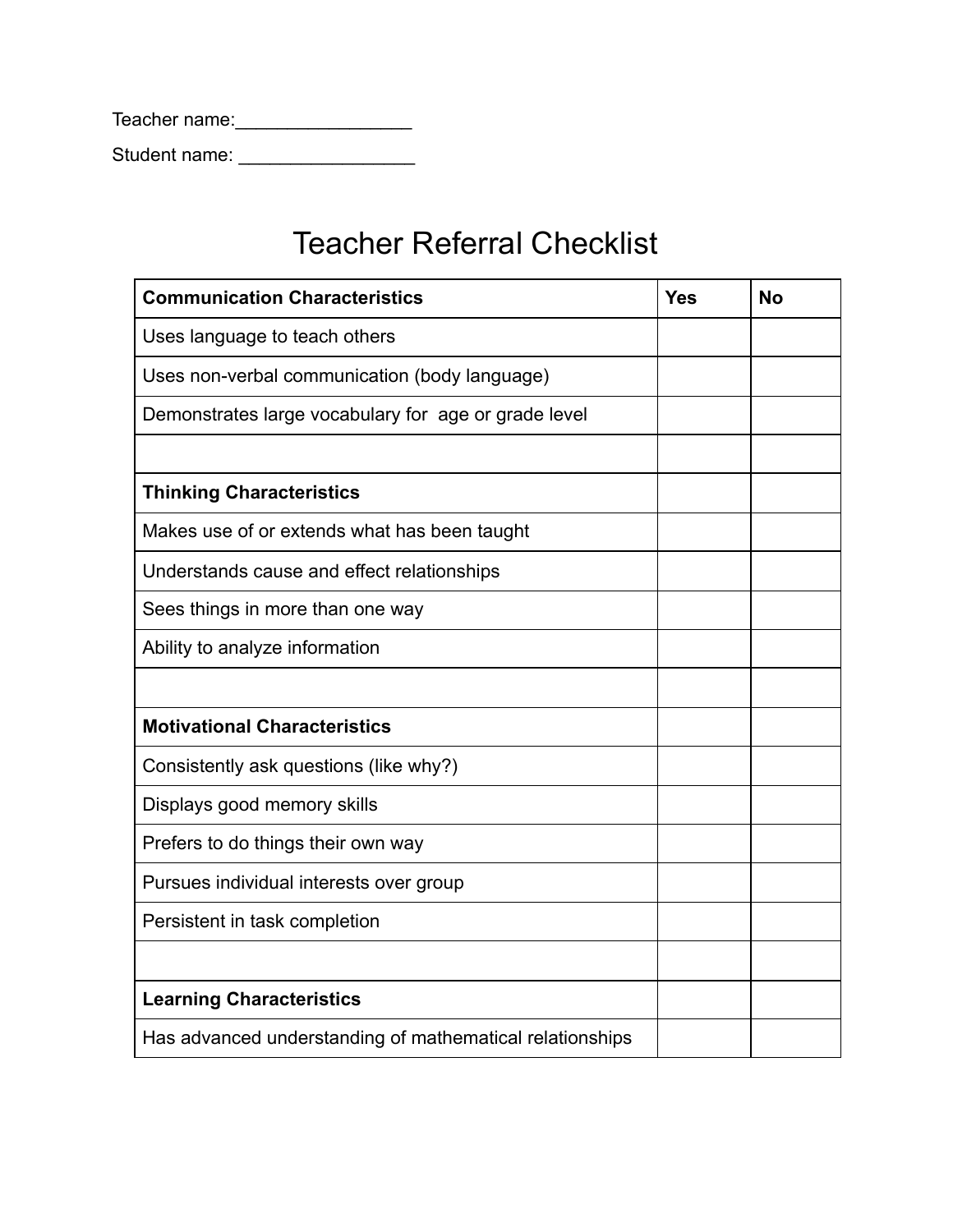| Categorizes objects by more than one attribute/characteristic |  |
|---------------------------------------------------------------|--|
| Demonstrates expertise in an area (name area:                 |  |
| Reads a great deal on their own                               |  |
| Retains and uses information                                  |  |
|                                                               |  |
| <b>Creative Characteristics</b>                               |  |
| High risk taker, does not fear being different                |  |
| <b>Exceptional musical ability</b>                            |  |
| Clever use of dimension, angle and perspective in art         |  |
| Creates multiple options to complete task or solve problems   |  |
| Offers unusual/unique responses                               |  |
| Likes to brainstorm                                           |  |
| Freely elaborates without prompting in written format         |  |
|                                                               |  |
| <b>Personality Characteristics</b>                            |  |
| Displays keen sense of humor                                  |  |
| Uses imaginative figures of speech such as puns and analogies |  |
|                                                               |  |
| <b>Leadership Characteristics</b>                             |  |
| Functions as a leader                                         |  |
| Shows unique awareness of the needs of others                 |  |
|                                                               |  |

Total number marked **yes** \_\_\_\_\_\_\_\_\_\_\_\_ Total number marked **no** \_\_\_\_\_\_\_\_\_\_\_\_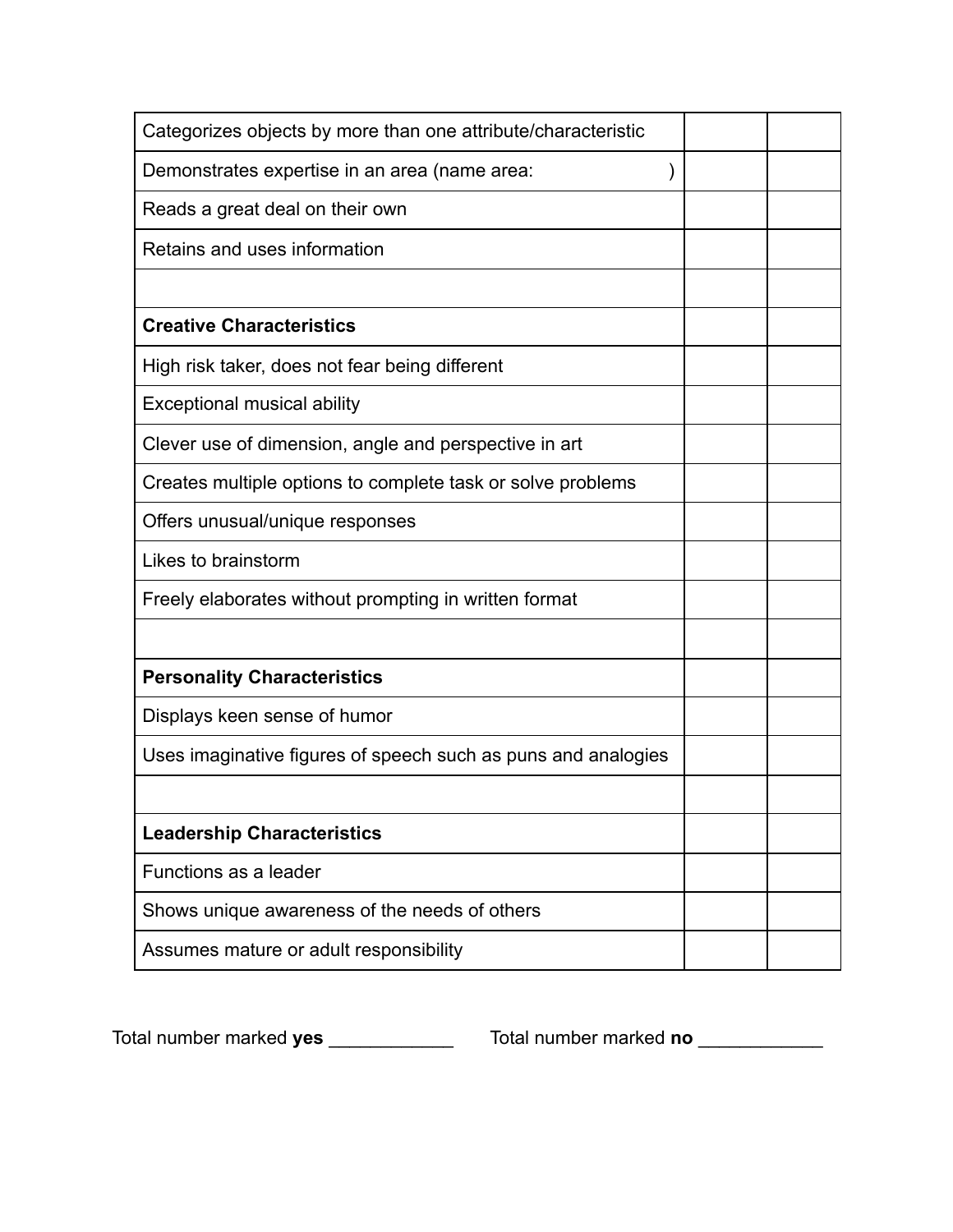## Gladewater ISD Parent observation checklist

| Child's Name |            | Birth date     |  |
|--------------|------------|----------------|--|
| Age          | <b>Sex</b> | Grade          |  |
| School       |            | Teacher's name |  |

In order to assist the school in providing an educational program to meet the needs of your child, please complete the following inventory. After completing this inventory, place it in a sealed envelope and have your child return it to his or her teacher. Thank you.

Check the following items as each best describes your child. Each time you mark "a great deal" please indicate in the space provided examples of how your child demonstrates this behavior.

|                                    | Very little | Some   A great deal |
|------------------------------------|-------------|---------------------|
| 1. Is curious, asks many questions |             |                     |
|                                    |             |                     |

|                                                               | Very little | Some   A great deal |
|---------------------------------------------------------------|-------------|---------------------|
| 2. Persists in examining and exploring<br>his/her environment |             |                     |
|                                                               |             |                     |

|                   |  | Very little   Some   A great deal |
|-------------------|--|-----------------------------------|
| 3. Is independent |  |                                   |
|                   |  |                                   |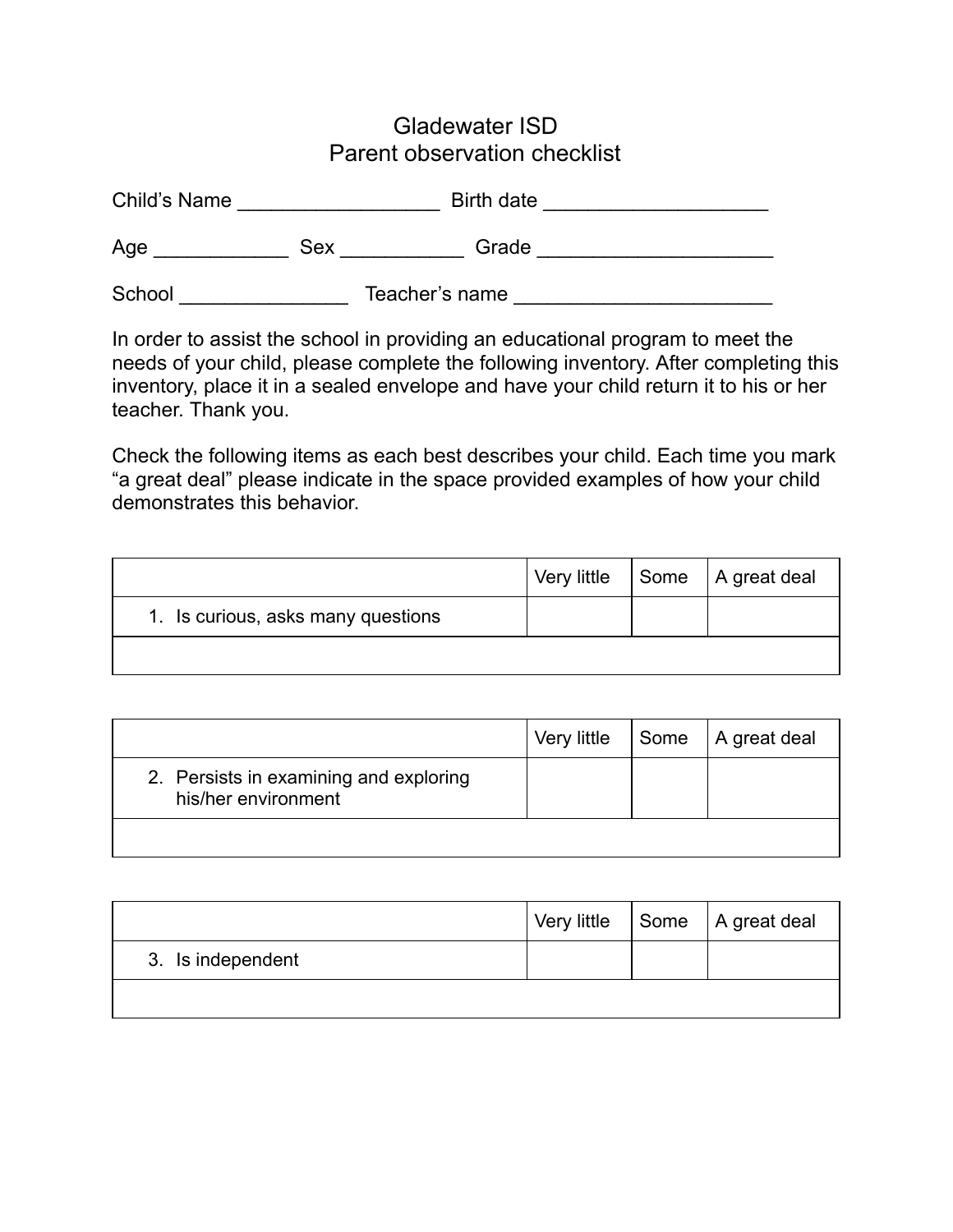|                            | Very little | Some   A great deal |
|----------------------------|-------------|---------------------|
| 4. Has a great imagination |             |                     |
|                            |             |                     |

|                                                       | Very little | Some   A great deal |
|-------------------------------------------------------|-------------|---------------------|
| 5. Is full of ideas and has conversational<br>fluency |             |                     |
|                                                       |             |                     |

|                                |  | Very little   Some   A great deal |
|--------------------------------|--|-----------------------------------|
| 6. Is bored with routine tasks |  |                                   |
|                                |  |                                   |

|                             |  | Very little   Some   A great deal |
|-----------------------------|--|-----------------------------------|
| 7. Can occupy time usefully |  |                                   |
|                             |  |                                   |

|                                  | Very little | Some   A great deal |
|----------------------------------|-------------|---------------------|
| 8. Pursues independent interests |             |                     |
|                                  |             |                     |

|                                         | Very little | Some   A great deal |
|-----------------------------------------|-------------|---------------------|
| 9. Interested in a wide range of things |             |                     |
|                                         |             |                     |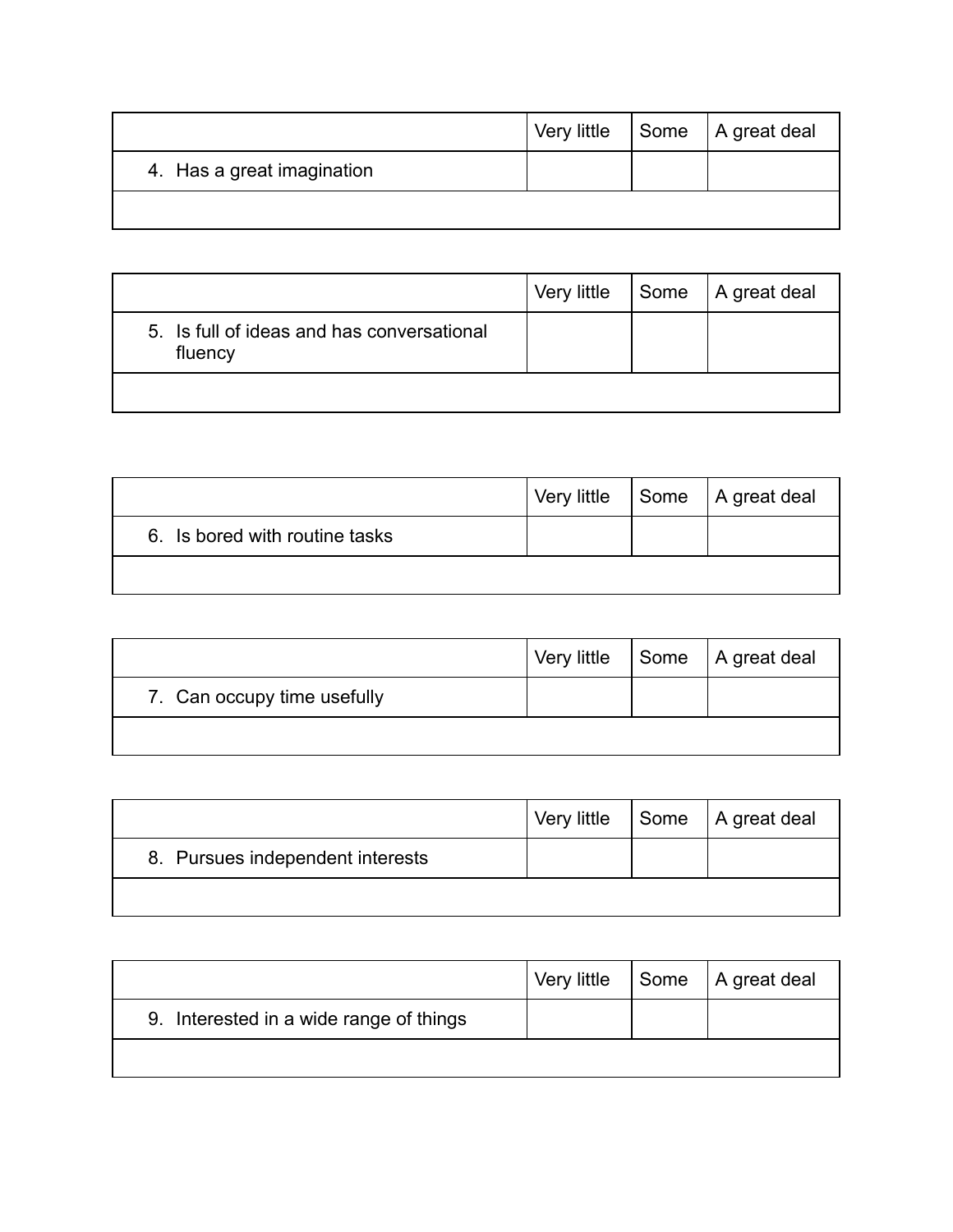|                  |  | Very little Some   A great deal |
|------------------|--|---------------------------------|
| 10. Likes school |  |                                 |
|                  |  |                                 |

|                                |  | Very little Some   A great deal |
|--------------------------------|--|---------------------------------|
| 11. Has lots of ideas to share |  |                                 |
|                                |  |                                 |

|                      |  | Very little Some   A great deal |
|----------------------|--|---------------------------------|
| 12. Likes to pretend |  |                                 |
|                      |  |                                 |

|                                                                                    | Very little | Some   A great deal |
|------------------------------------------------------------------------------------|-------------|---------------------|
| 13. Likes to have his/her ideas heard<br>at all costs, may interrupt persistently. |             |                     |
|                                                                                    |             |                     |

|                                                                   |  | Very little   Some   A great deal |
|-------------------------------------------------------------------|--|-----------------------------------|
| 14. Above average coordination and<br>ability in organized games. |  |                                   |
|                                                                   |  |                                   |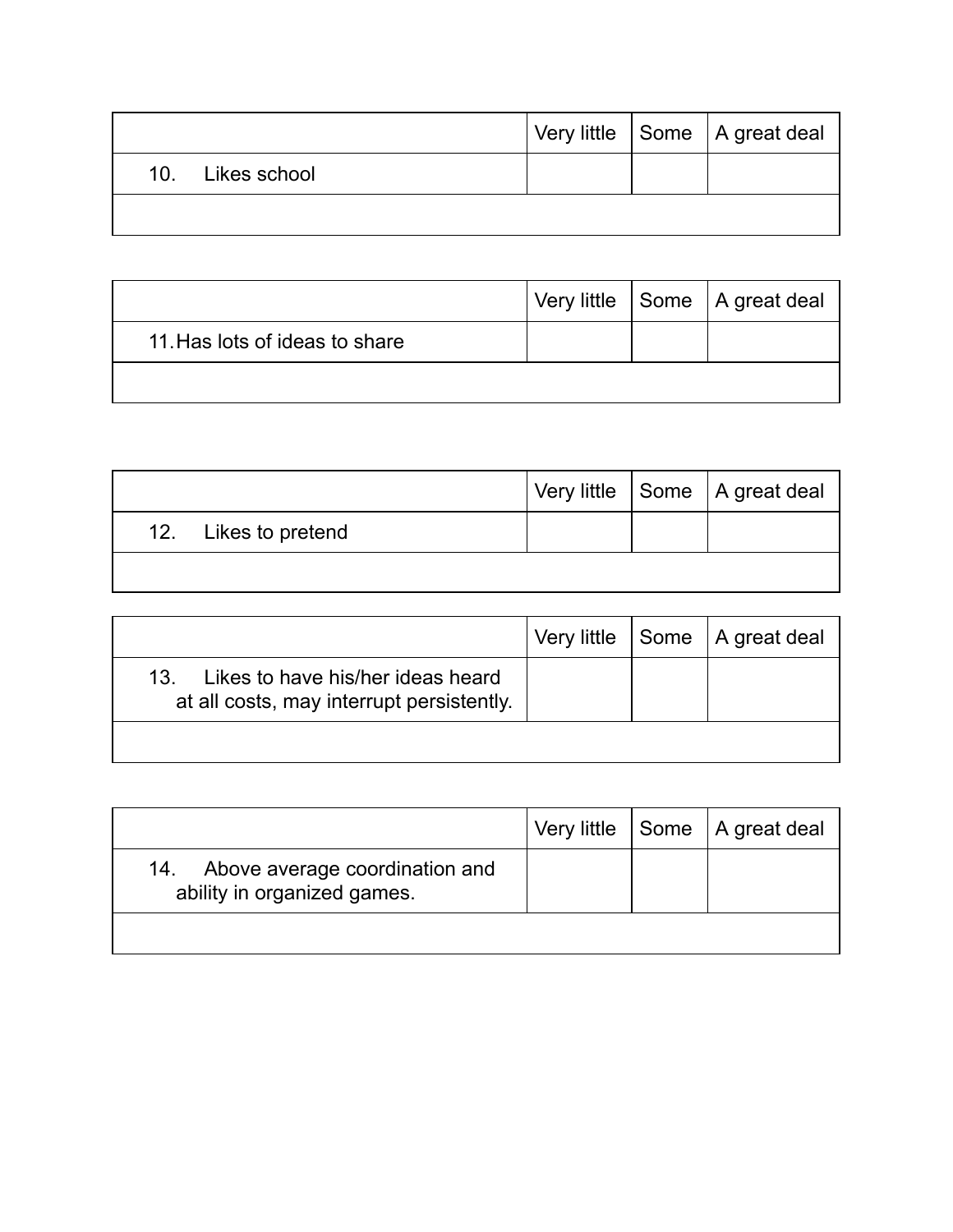|                               |  | Very little Some   A great deal |
|-------------------------------|--|---------------------------------|
| 15. Has a keen sense of humor |  |                                 |
|                               |  |                                 |

|     |                                                    |  | Very little   Some   A great deal |
|-----|----------------------------------------------------|--|-----------------------------------|
| 16. | Reads intensively in areas of<br>special interest. |  |                                   |
|     |                                                    |  |                                   |

|                                               |  | Very little Some   A great deal |
|-----------------------------------------------|--|---------------------------------|
| 17. Can create with commonplace<br>materials. |  |                                 |
|                                               |  |                                 |

|                                     |  | Very little Some   A great deal |
|-------------------------------------|--|---------------------------------|
| Seems to enjoy working alone<br>18. |  |                                 |
|                                     |  |                                 |

|                 |  | Very little Some   A great deal |
|-----------------|--|---------------------------------|
| 19. Is a leader |  |                                 |
|                 |  |                                 |

|                                           |  | Very little Some   A great deal |
|-------------------------------------------|--|---------------------------------|
| 20. High self expectations, perfectionist |  |                                 |
|                                           |  |                                 |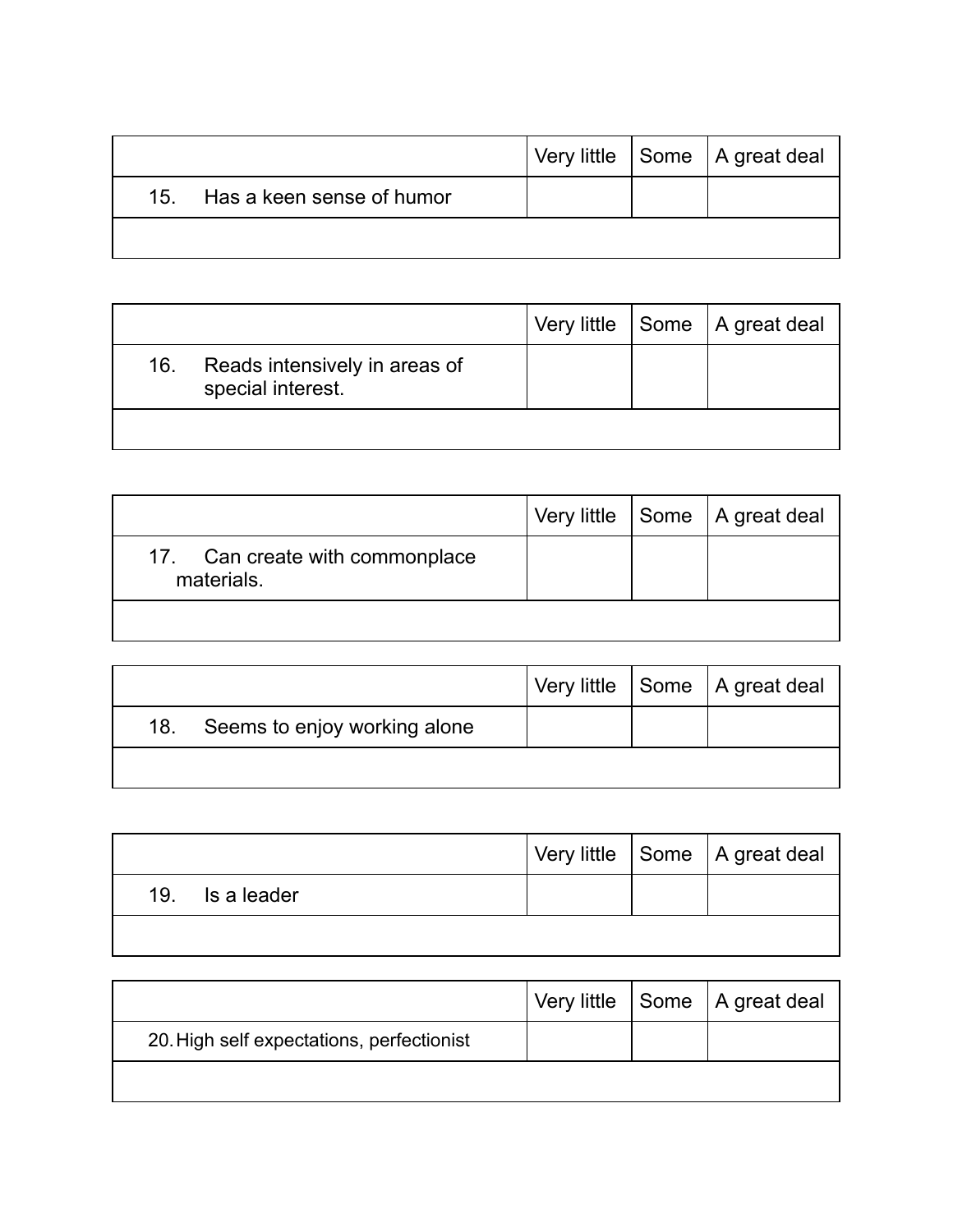|                                                    |  | Very little $ $ Some $ $ A great deal |
|----------------------------------------------------|--|---------------------------------------|
| 21. Searches for new ways to do<br>familiar tasks. |  |                                       |
|                                                    |  |                                       |

|     |                               |  | Very little Some   A great deal |
|-----|-------------------------------|--|---------------------------------|
| 22. | Wants to know how things work |  |                                 |
|     |                               |  |                                 |

|     |                                        |  | Very little   Some   A great deal |
|-----|----------------------------------------|--|-----------------------------------|
| 23. | Aware of problems others do not<br>see |  |                                   |
|     |                                        |  |                                   |

|     |                                 |  | Very little Some A great deal |
|-----|---------------------------------|--|-------------------------------|
| 24. | Is curious, asks many questions |  |                               |
|     |                                 |  |                               |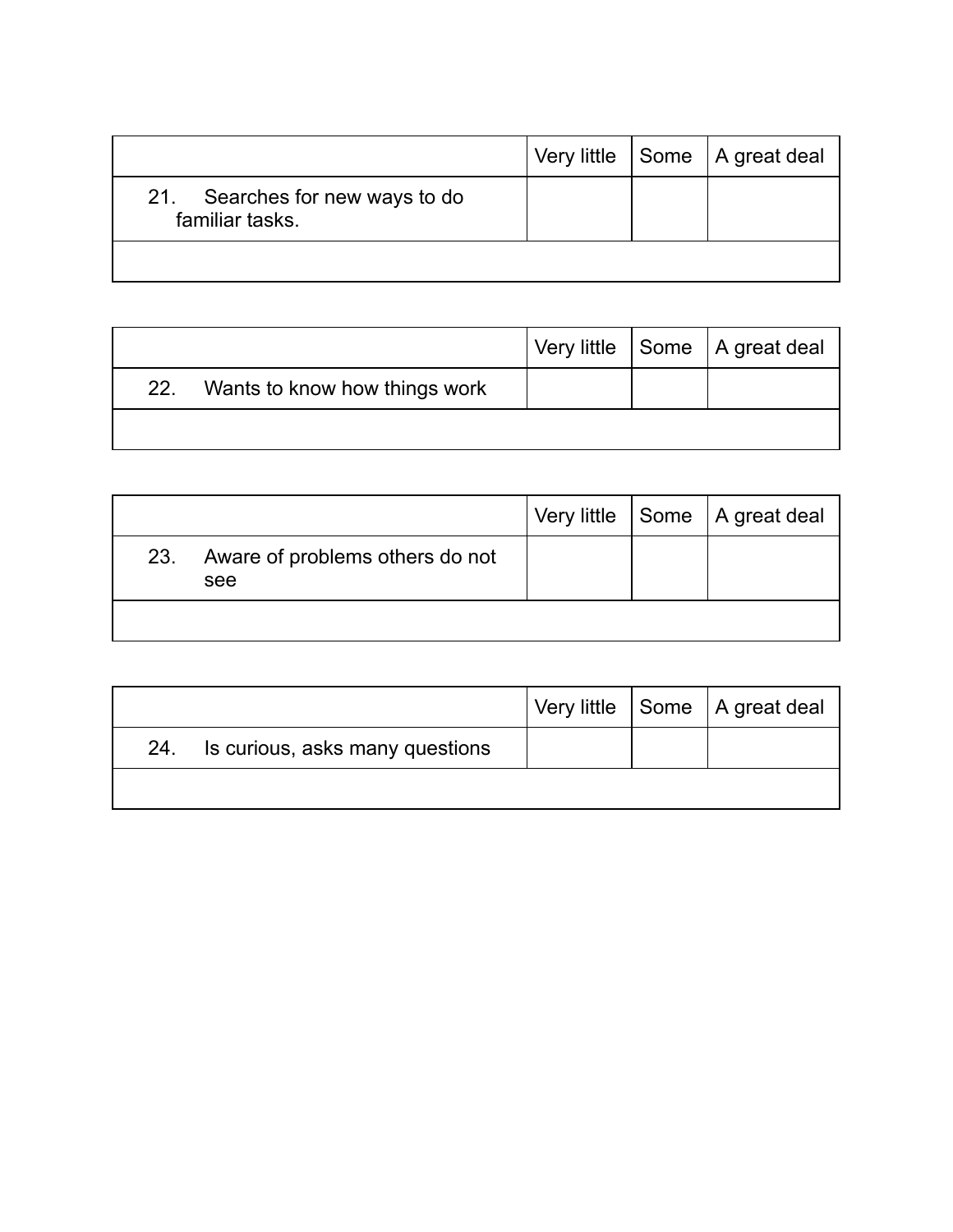

## **Gladewater ISD G/T Furlough Policy**

A furlough, or temporary "leave of absence," from receiving Gifted/Talented (G/T) services is designed to meet the individual needs of an identified student. Anyone may request a furlough: parent/guardian, student, teacher, or administrator. A furlough request form can be obtained from the counselor's office at the campus where the identified child is receiving services.

Please return the furlough request to the district's GT teacher, Angie Townsend. The principal will present the furlough request to the members of the G/T committee for consideration. A student may be furloughed for a period of time deemed appropriate by the selection committee. Furloughs are temporary and will not be longer than one year.

At the end of the furlough, the student's progress shall be reassessed, and the student may begin receiving G/T services, exited from services, or be placed on another furlough. Furloughs can be granted for a variety of extenuating circumstances such as: family problems, illness, emotional problems, or anything that would inhibit a child's performance while receiving G/T services. Furloughs will not be used as a disciplinary tool.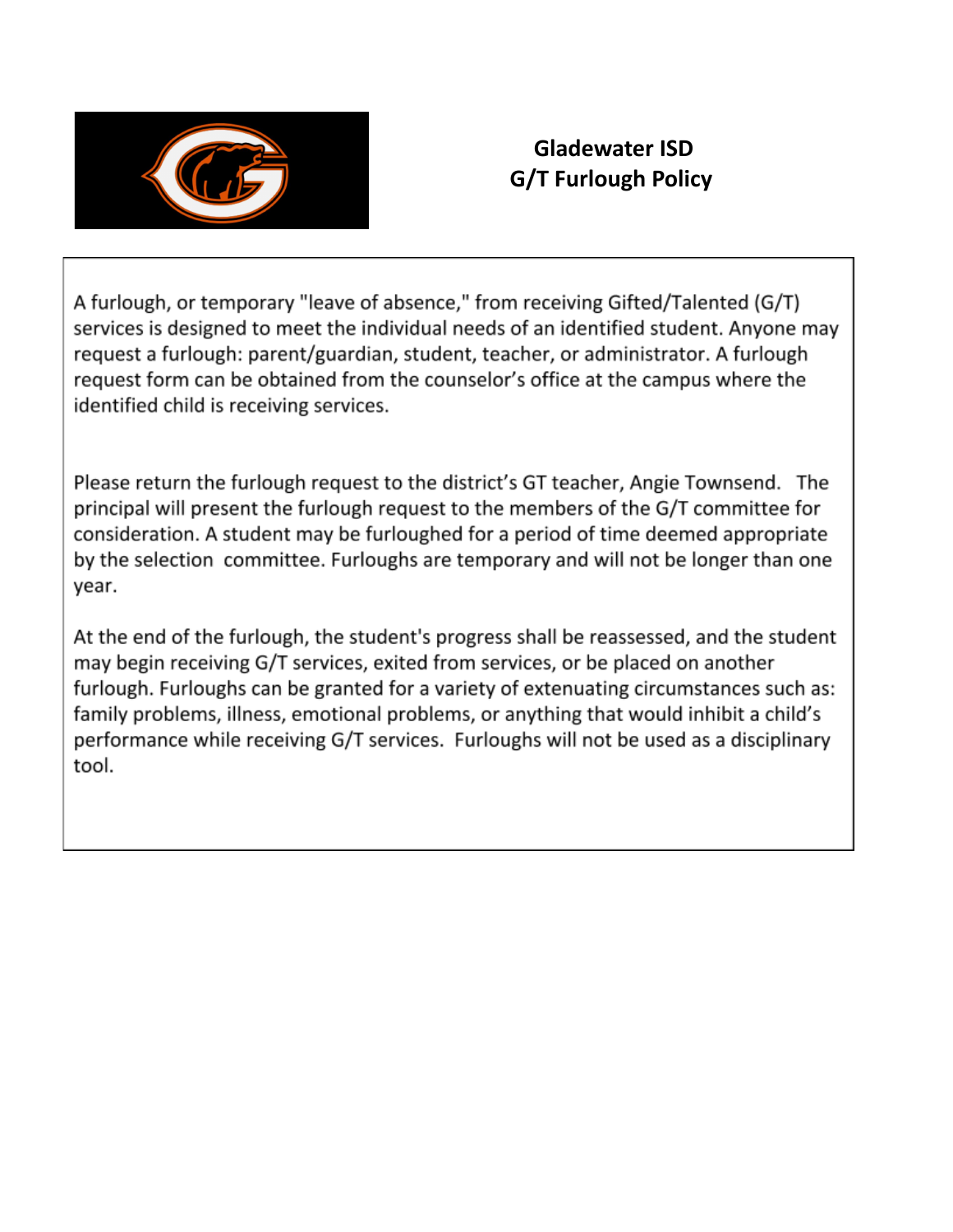## **Gladewater ISD G/T Furlough Referral Form**

|           | Check here if you have read and understand the Gladewater ISD Furlough<br>policy. |                                                                                  |  |  |  |  |  |  |
|-----------|-----------------------------------------------------------------------------------|----------------------------------------------------------------------------------|--|--|--|--|--|--|
|           |                                                                                   |                                                                                  |  |  |  |  |  |  |
|           |                                                                                   |                                                                                  |  |  |  |  |  |  |
|           |                                                                                   |                                                                                  |  |  |  |  |  |  |
|           |                                                                                   | ,我们也不会有什么。""我们的人,我们也不会有什么?""我们的人,我们也不会有什么?""我们的人,我们也不会有什么?""我们的人,我们也不会有什么?""我们的人 |  |  |  |  |  |  |
|           |                                                                                   |                                                                                  |  |  |  |  |  |  |
|           | <b>Committee Decision</b>                                                         |                                                                                  |  |  |  |  |  |  |
|           | <b>Furlough granted</b>                                                           | Furlough denied                                                                  |  |  |  |  |  |  |
|           |                                                                                   |                                                                                  |  |  |  |  |  |  |
| Comments: |                                                                                   |                                                                                  |  |  |  |  |  |  |
|           |                                                                                   |                                                                                  |  |  |  |  |  |  |
|           | <b>Committee Members</b>                                                          |                                                                                  |  |  |  |  |  |  |
|           | G/T Coordinator/Teacher                                                           | Teacher                                                                          |  |  |  |  |  |  |
|           | Principal/Counselor                                                               | Other (specify)                                                                  |  |  |  |  |  |  |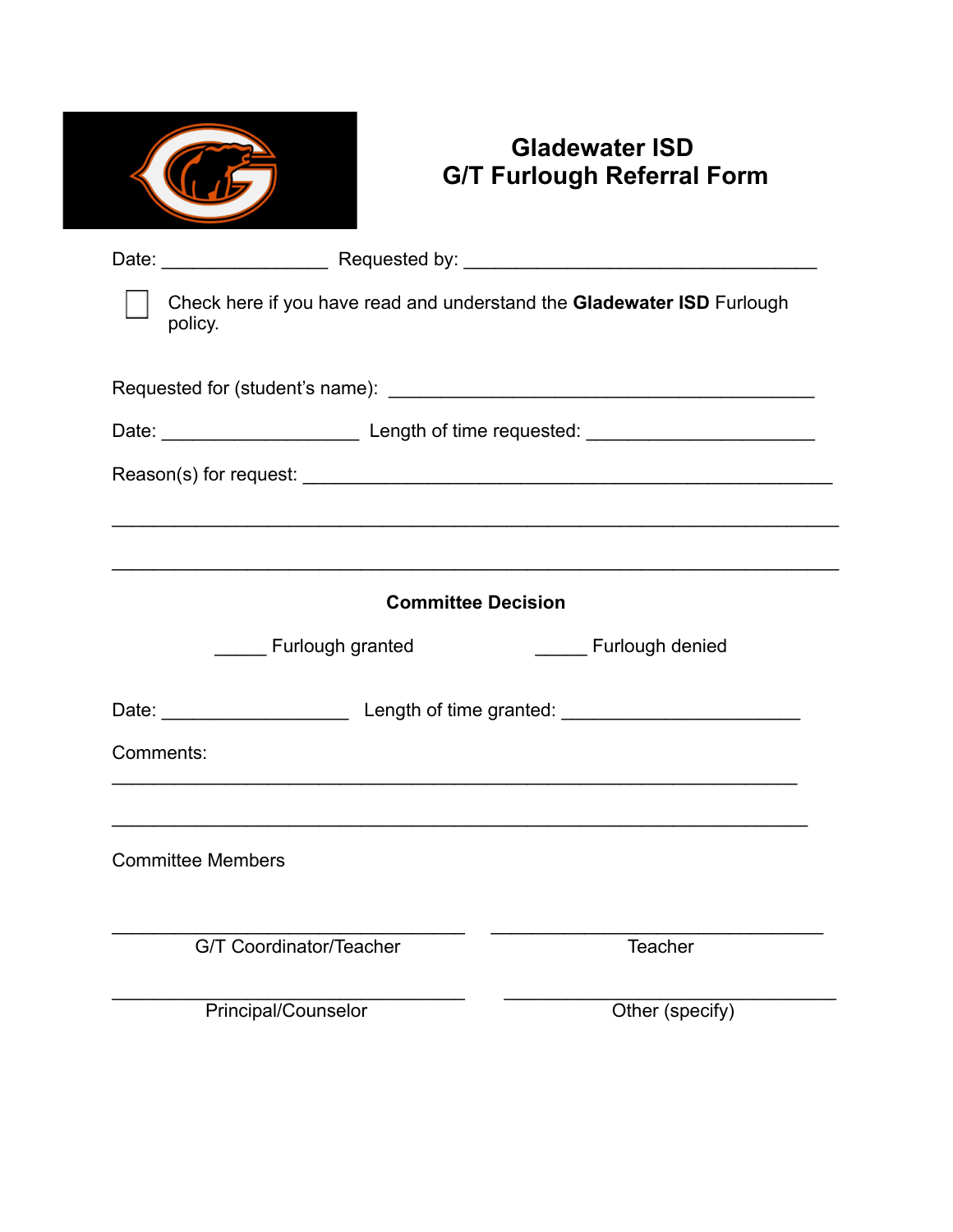|                                    | <b>Gladewater ISD</b><br><b>Exit Committee Report</b>                            |  |  |  |  |
|------------------------------------|----------------------------------------------------------------------------------|--|--|--|--|
| Date: ____________________________ |                                                                                  |  |  |  |  |
|                                    | Campus: ____________________________Grade level: _______________________________ |  |  |  |  |
|                                    |                                                                                  |  |  |  |  |
|                                    | List previous classroom/campus interventions for student:                        |  |  |  |  |
|                                    |                                                                                  |  |  |  |  |
|                                    |                                                                                  |  |  |  |  |
|                                    | <b>Committee Decision</b>                                                        |  |  |  |  |
|                                    | Exit granted ________ Exit denied ______________Additional Intervention(s)       |  |  |  |  |
| Rationale for exit or denial:      |                                                                                  |  |  |  |  |
|                                    |                                                                                  |  |  |  |  |
|                                    |                                                                                  |  |  |  |  |
|                                    | <b>Committee Members</b>                                                         |  |  |  |  |
|                                    |                                                                                  |  |  |  |  |
|                                    |                                                                                  |  |  |  |  |
| <b>Student</b>                     | Parent(s)/Guardian(s)                                                            |  |  |  |  |
|                                    |                                                                                  |  |  |  |  |
| Teacher(s)                         | Principal/Counselor                                                              |  |  |  |  |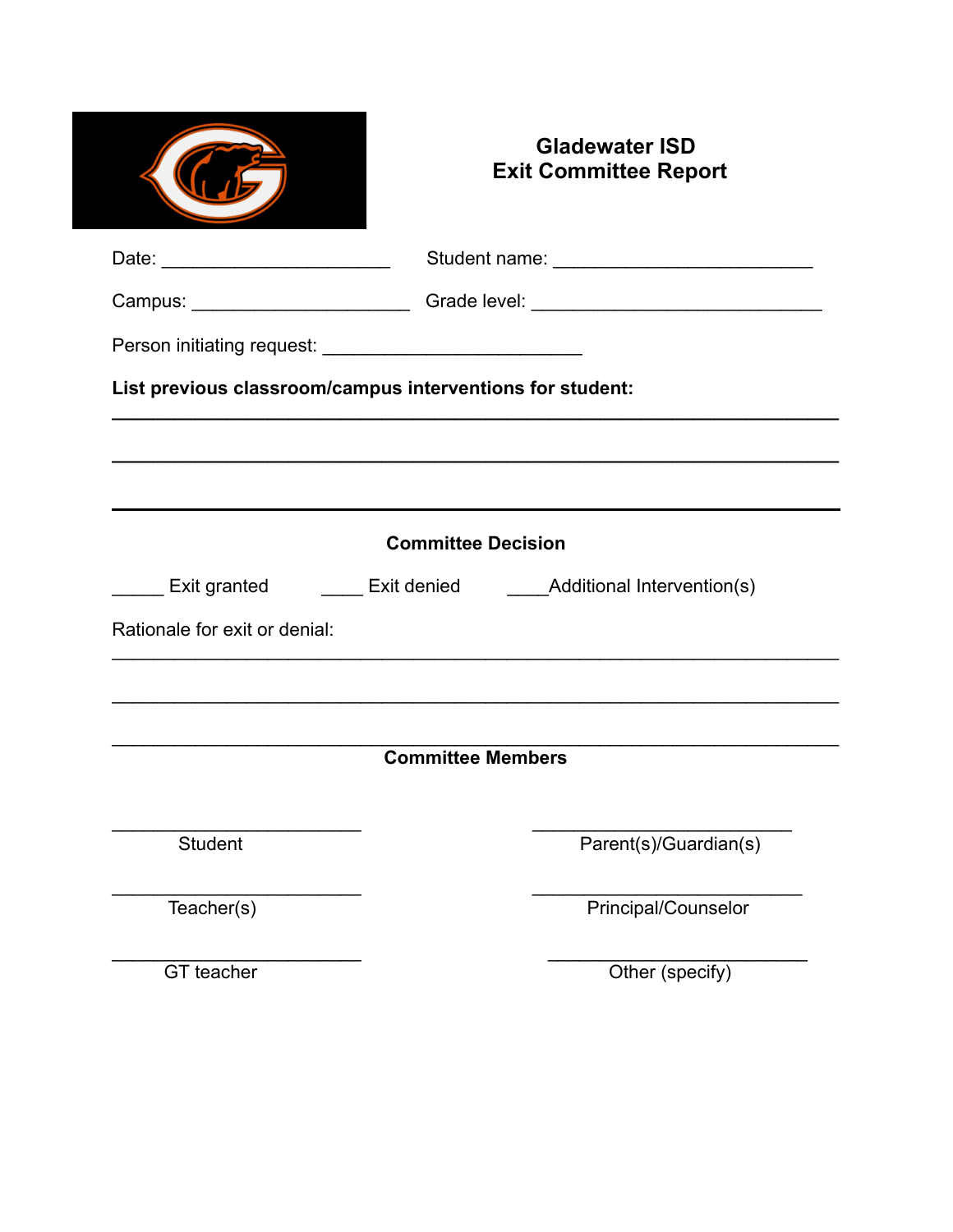

### **Gladewater ISD Gifted and Talented Education Identification Appeal of Decision**

### **Please complete the form and return to the campus principal. Place in the student's cumulative folder.**

| Name of student      |     | Campus                     |  |
|----------------------|-----|----------------------------|--|
| Grade                | Age | Date of request for appeal |  |
| Request submitted by |     |                            |  |

Date of conference with Principal **Example 20** 

The campus selection committee is charged with the responsibility of implementing the district selection procedure designed to recognize students who possess exceptional gifts and talents which require special learning opportunities in order to be fully developed. A parent or legal guardian may appeal any final decision made by the campus selection committee regarding selection for or removal from the campus gifted program. Upon receipt of this request, the principal will schedule a meeting of the campus selection committee. A written decision based on the assessment will be rendered.

Please assist the committee by providing the following information regarding your child:

1. What information is necessary for reconsideration when reviewing your child's folder?

2. Describe the exceptional academic talents of your child that may require special learning opportunities beyond those provided in the regular curriculum in order to be fully developed.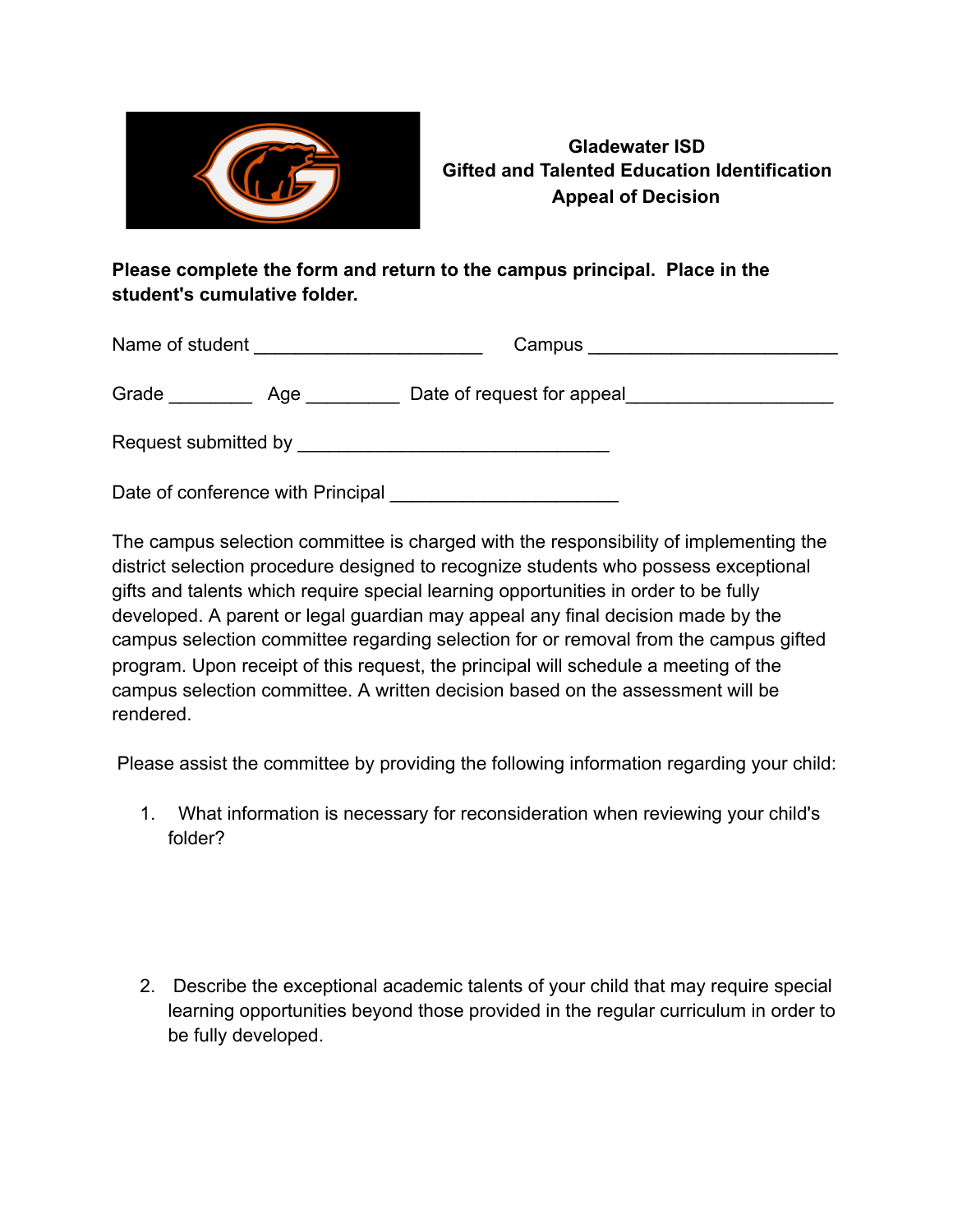## Gladewater ISD GT Identification Profile

(Grades K-1)

|                                                                       |           | Grade _______________ |          |  |                |             |       |  |
|-----------------------------------------------------------------------|-----------|-----------------------|----------|--|----------------|-------------|-------|--|
| <b>Ability Index</b>                                                  |           |                       |          |  |                |             |       |  |
| <b>COGAT</b> Stanine Scores                                           |           | $1 - 5$               | 6        |  | $\overline{7}$ | 8           | 9     |  |
| Verbal<br>$\frac{1}{1}$<br>e de la construcción de la construcción de |           |                       |          |  |                |             |       |  |
| Quantitative _______                                                  |           |                       |          |  |                |             |       |  |
| Nonverbal _________                                                   |           |                       |          |  |                |             |       |  |
|                                                                       |           |                       | $0 - 14$ |  | $15 - 19$      | $20 - 24$   | 25-30 |  |
| <b>Teacher referral checklist</b>                                     |           |                       |          |  |                |             |       |  |
| Parent observation checklist                                          |           |                       |          |  |                |             |       |  |
| <b>Achievement Tests</b>                                              |           |                       | below    |  | on             | above level |       |  |
| Math screener                                                         |           |                       |          |  |                |             |       |  |
| <b>Fountas and Pinnell level</b>                                      |           |                       |          |  |                |             |       |  |
| Other data considered                                                 |           | below<br>on           |          |  | above leve     |             |       |  |
|                                                                       |           |                       |          |  |                |             |       |  |
|                                                                       |           |                       |          |  |                |             |       |  |
|                                                                       |           |                       |          |  |                |             |       |  |
| Identified as Gifted                                                  | Yes<br>No |                       |          |  |                |             |       |  |
| Date to begin services:                                               |           |                       |          |  |                |             |       |  |
| Committee signatures:                                                 |           |                       |          |  |                |             |       |  |
|                                                                       |           |                       |          |  |                |             |       |  |
|                                                                       |           |                       |          |  |                |             |       |  |
|                                                                       |           |                       |          |  |                |             |       |  |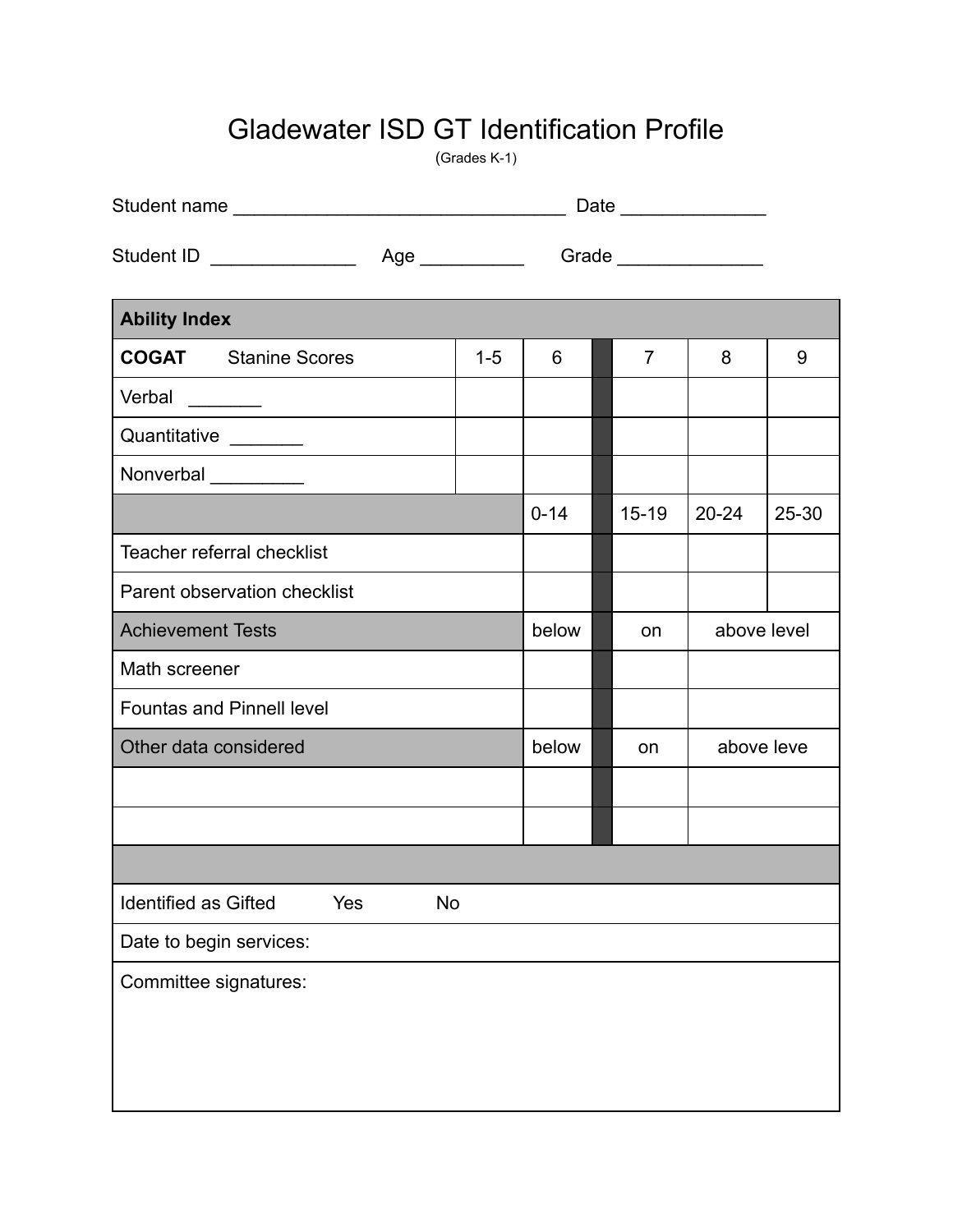## Gladewater ISD GT Identification Profile

(Grades 2-12)

|                                                                       |                  |         |                       | Date |                |             |       |  |
|-----------------------------------------------------------------------|------------------|---------|-----------------------|------|----------------|-------------|-------|--|
| Student ID _______________<br>Age ___________                         |                  |         | Grade _______________ |      |                |             |       |  |
| <b>Ability Index</b>                                                  |                  |         |                       |      |                |             |       |  |
| <b>COGAT</b> Stanine Scores                                           |                  | $1 - 5$ | 6                     |      | $\overline{7}$ | 8           | 9     |  |
| Verbal<br>$\frac{1}{1}$<br>e de la construcción de la construcción de |                  |         |                       |      |                |             |       |  |
| Quantitative _______                                                  |                  |         |                       |      |                |             |       |  |
| Nonverbal __________                                                  |                  |         |                       |      |                |             |       |  |
|                                                                       |                  |         | $0 - 14$              |      | $15 - 19$      | $20 - 24$   | 25-30 |  |
| Teacher referral checklist                                            |                  |         |                       |      |                |             |       |  |
| Parent observation checklist                                          |                  |         |                       |      |                |             |       |  |
| <b>Achievement Tests</b>                                              |                  |         | below                 |      | on             | above level |       |  |
| <b>Istation Reading</b>                                               |                  |         |                       |      |                |             |       |  |
| <b>Istation Math</b>                                                  |                  |         |                       |      |                |             |       |  |
|                                                                       |                  |         | below                 |      | on             | above leve  |       |  |
| <b>DRA</b>                                                            |                  |         |                       |      |                |             |       |  |
| <b>Star READING screener</b>                                          |                  |         |                       |      |                |             |       |  |
| <b>Star MATH screener</b>                                             |                  |         |                       |      |                |             |       |  |
|                                                                       |                  |         |                       |      |                |             |       |  |
| <b>Identified as Gifted</b>                                           | Yes<br><b>No</b> |         |                       |      |                |             |       |  |
| Date to begin services:                                               |                  |         |                       |      |                |             |       |  |
| Committee signatures:                                                 |                  |         |                       |      |                |             |       |  |
|                                                                       |                  |         |                       |      |                |             |       |  |
|                                                                       |                  |         |                       |      |                |             |       |  |